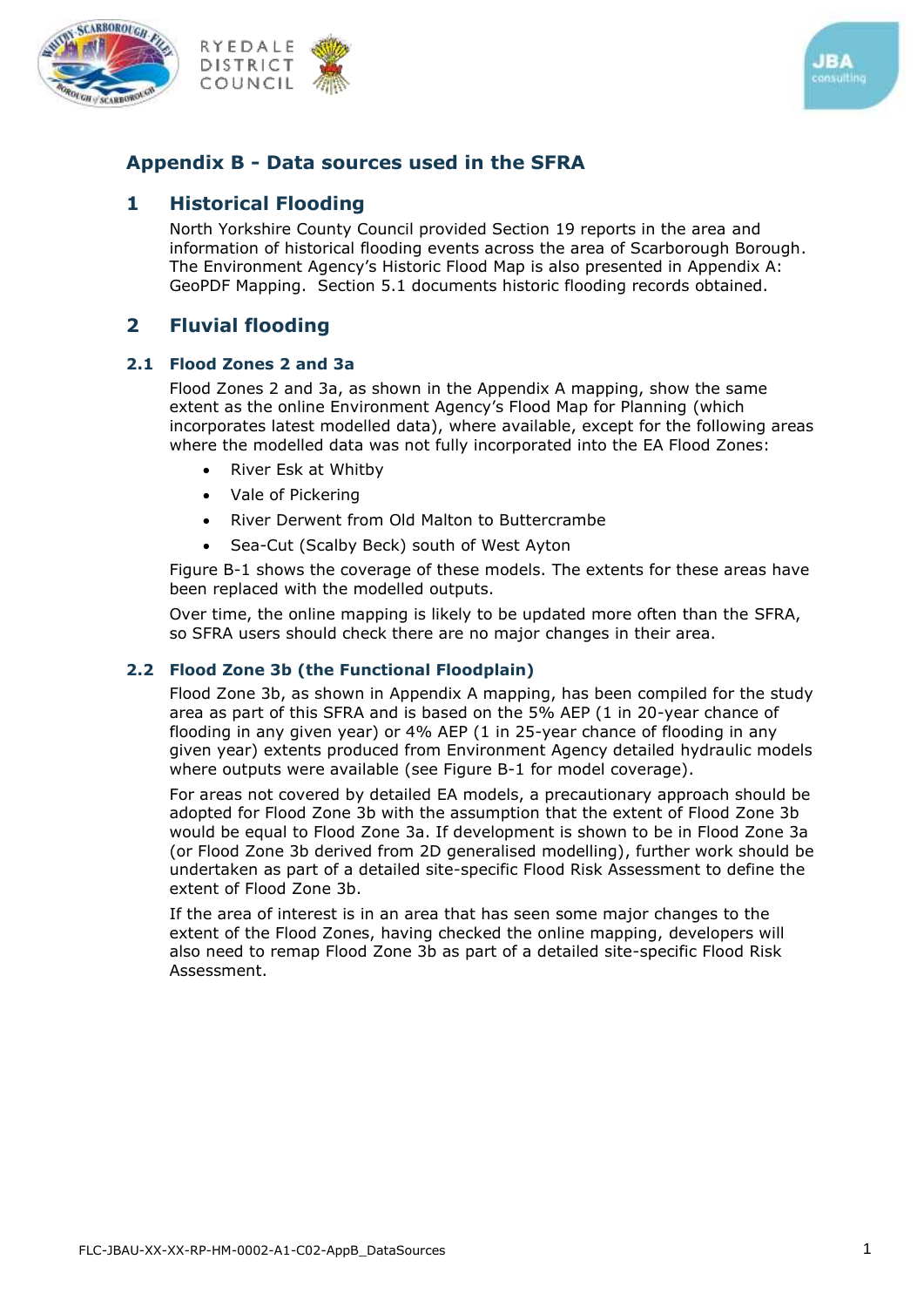





**Figure B-1: Existing hydraulic modelling coverage**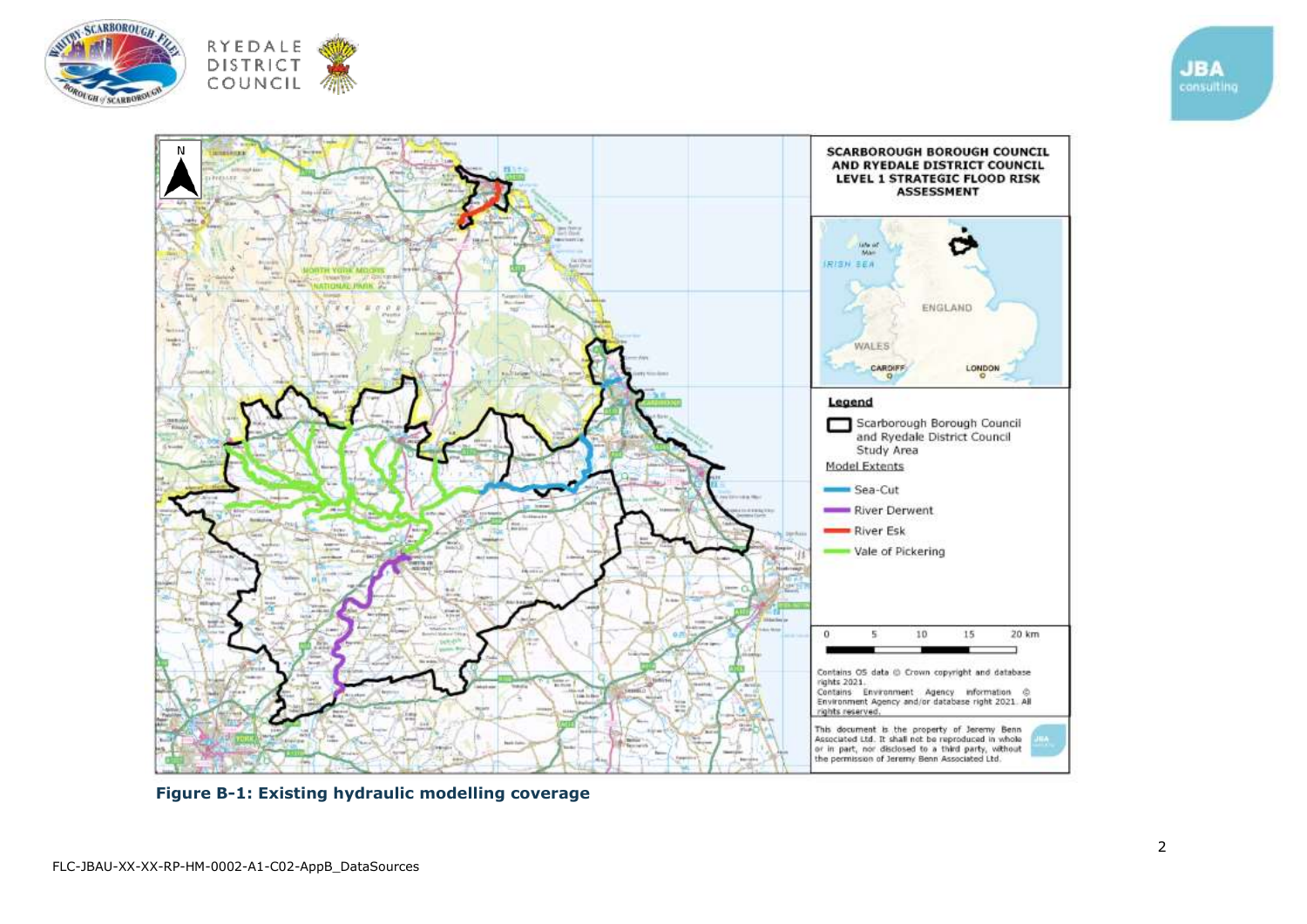





# **3 Climate change**

Detailed Environment Agency hydraulic models were obtained. For the Sea Cut model the 100-year flows were upscaled by the Derwent Humber Management Catchment 2080's scenarios (+22% and +33%) under the new Environment Agency guidance released in 2021. For most of the other models, 100-year flows upscaled by the previous guidance for the Humber basin's 2080s scenarios (+20% and +30%) were available which were deemed suitable to use following discussion with the EA. For the River Derwent model just the 20% climate change allowance was available, however, this model was not re-run for the Level 1 SFRA as this model is due to be updated for the Level 2 SFRA. Where there were no detailed models available, Flood Zone 2 has been used as an indication of climate change. Figure B-1 shows the existing EA model coverage, where climate change outputs were either already available or were run as part of this SFRA (Sea-Cut – see section [3.1\)](#page-2-0).

Please refer to Chapter 4 for information on the approach to climate change in this SFRA.

#### <span id="page-2-0"></span>**3.1 Sea-Cut (Scalby Beck) model**

The Sea-Cut (Scalby Beck) through Scarborough Borough and Ryedale is represented by the Environment Agency's Sea-Cut 1D-2D HEC-RAS hydraulic model (2018). This model was re-run with updated climate change guidance released by the Environment Agency in July 2021 (+22% and +33% for the Derwent Humber Management Catchment). The baseline scenario has been used to inform FZ3b and climate change extents.

# **4 Coastal flooding**

Coastal projection modelling was run for the present day (2021) along the east coast of Scarborough Borough. The present-day water levels were uplifted using the UKCP18 climate projections for 2121 for both the higher central and upper end allowances for extreme still water levels.

The tidal section of the River Esk is also represented by the Environment Agency's Tidal Esk 1D-2D ESTRY-TUFLOW hydraulic model (2020).

Coastal flood risk was also assessed using the Tyne to Flamborough Head Shoreline Management Plan and the national coastal erosion risk mapping (2018- 2021) which is published online by the Environment Agency. These datasets provide information regarding the short, medium and long-term coastal management strategies to understand potential areas of coastal erosion.

Section 5.5 of the Main Report explains coastal flooding.

## **5 Surface water flooding**

Mapping of surface water flood risk in the study area has been taken primarily from the Risk of Flooding from Surface Water (RoFfSW) maps published online by the Environment Agency. These maps are intended to provide a consistent standard of assessment for surface water flood risk across England and Wales in order to help LLFAs, the Environment Agency and any potential developers to focus their management of surface water flood risk.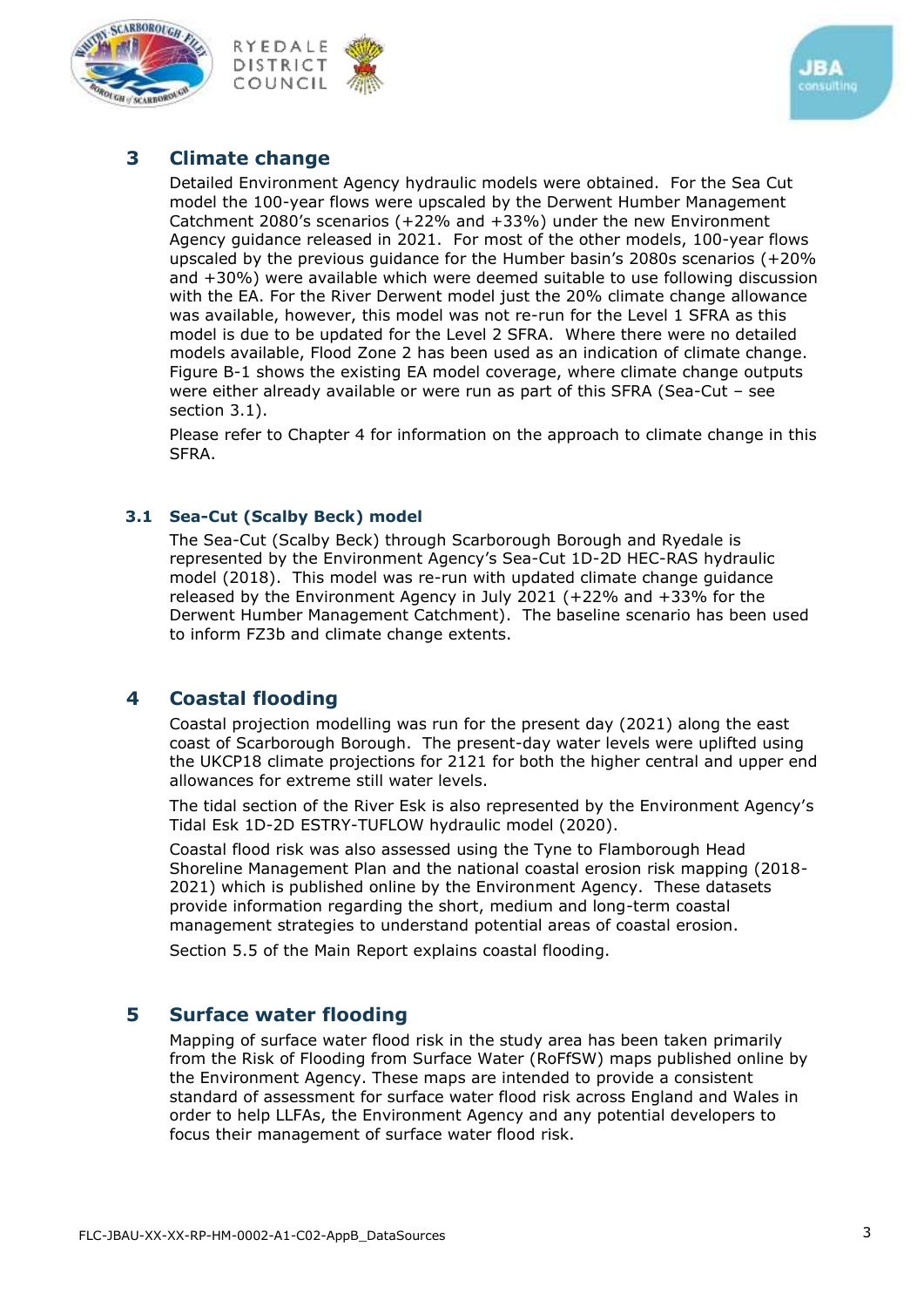





The RoFfSW is derived primarily from identifying topographical flow paths of existing watercourses or dry valleys that contain some isolated ponding locations in low lying areas. They provide a map which displays different levels of surface water flood risk depending on the annual probability of the land in question being inundated by surface water (Table B-1).

#### **Table B-1: RoFfSW risk categories**

| <b>Category</b> | <b>Definition</b>                                 |  |
|-----------------|---------------------------------------------------|--|
| High            | Flooding occurring as a result of rainfall with a |  |
|                 | greater than 1 in 30 chance in any given year     |  |
|                 | (annual probability of flooding 3.3%)             |  |
| <b>Medium</b>   | Flooding occurring as a result of rainfall of     |  |
|                 | between 1 in 100 (1%) and 1 in 30 (3.3%) chance   |  |
|                 | in any given year.                                |  |
| Low             | Flooding occurring as a result of rainfall of     |  |
|                 | between 1 in 1,000 (0.1%) and 1 in 100 (1%)       |  |
|                 | chance in any given year.                         |  |

A detailed surface water model for Scarborough was provided by North Yorkshire County Council. Here the RoFfSW mapping was replaced with the model outputs. Figure B-2 shows the extent of the Scarborough surface water model.

Although the RoFfSW offers improvement on previously available datasets, the results should not be used to understand flood risk for individual properties. The results should be used for high level assessments such as SFRAs for local authorities. If a site is indicated in the Environment Agency mapping to be at risk from surface water flooding, a more detailed assessment should be considered to more accurately illustrate the flood risk at a site-specific scale.

#### **6 Groundwater**

Mapping of groundwater flood risk has been based on the Areas Susceptible to Groundwater Flooding 2010 (AStGWF) dataset and the JBA Groundwater Flood Risk map.

The AStGWF dataset is a strategic-scale map showing groundwater flood areas on a 1km square grid. It shows the proportion of each 1km grid square, where geological and hydrogeological conditions indicate that groundwater might emerge. It does not show the likelihood of groundwater flooding occurring and does not take account of the chance of flooding from groundwater rebound (e.g. following cessation of mining or industrial activity). This dataset covers a large area of land, and only isolated locations within the overall susceptible area are likely to suffer the consequences of groundwater flooding.

The AStGWF data should be used only in combination with other information, for example local data or historical data. It should not be used as sole evidence for any specific flood risk management, land use planning or other decisions at any scale. However, the data can help to identify areas for assessment at a local scale.

The JBA Groundwater Flood Risk map shows groundwater flood risk on a 5m square grid. For each grid cell, a depth range is given for modelled groundwater levels in the 100-year return period flood event. It takes into account factors including topography, groundwater recharge volumes and spatial variations in aquifer storage and transmission properties.

Section 5.8 of the Main Report explains groundwater flooding.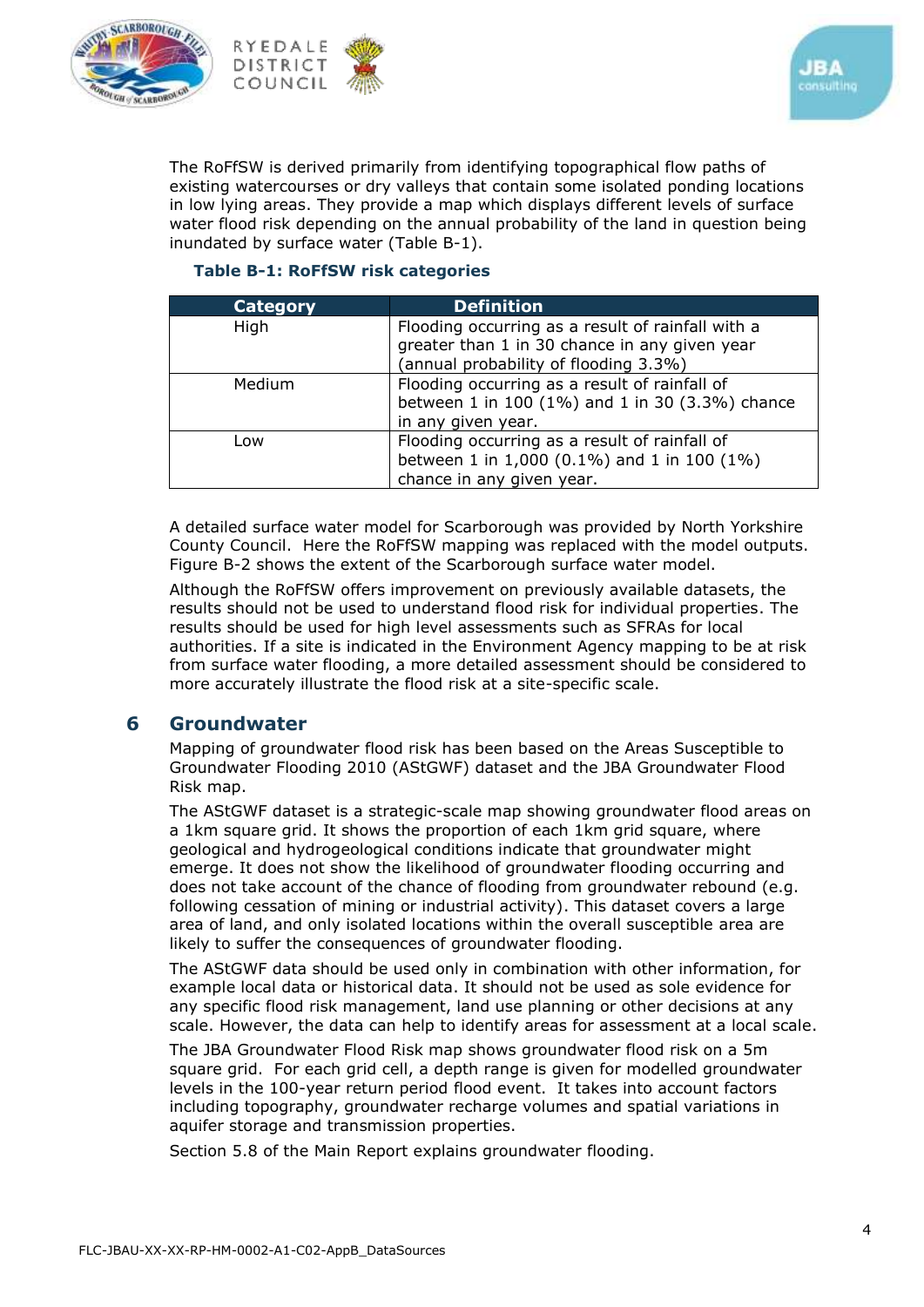





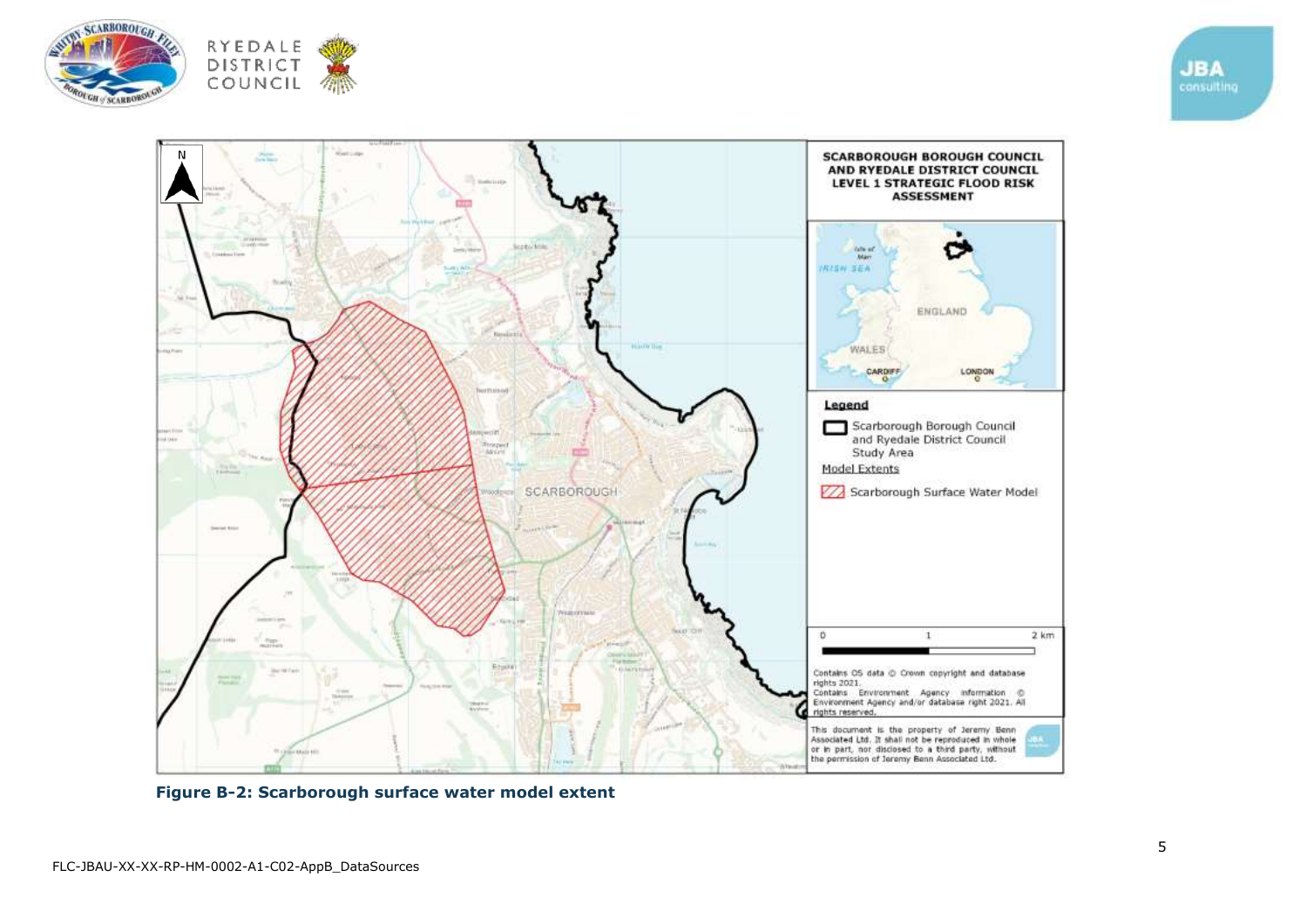





#### **7 Sewers**

Historical incidents of flooding are detailed by Yorkshire Water through their Hydraulic Flood Risk Register (HFRR). The HFRR database records incidents of flooding relating to public foul, combined or surface water sewers and displays which properties suffered flooding.

Section 5.7 of the Main Report presents this data.

#### **8 Reservoirs**

The risk of inundation because of reservoir breach or failure of reservoirs within the area has been mapped using the outlines produced as part of the National Inundation Reservoir Mapping (NIRIM) study, and are shown online on the [Long-](ps://flood-warning-information.service.gov.uk/long-term-flood-risk/map)[Term Risk of Flooding website](ps://flood-warning-information.service.gov.uk/long-term-flood-risk/map) at the time of publication. Section 5.9 of the Main Report presents the reservoirs affecting Scarborough Borough and Ryedale.

## **9 Flood Defences**

The Environment Agency supplied the location of all flood defences within the district in their AIMS database, including information relating to the type of flood defence and their standard of protection. The Areas Benefitting from Defences shapefile was also considered. Chapter 6 of the Main Report provides information on flood defences and schemes.

## **10 Overview of supplied data**

Overview of supplied data for the Scarborough Borough and Ryedale SFRA from stakeholders is as follows:

| <b>Source of flood</b><br>risk        | Data used to inform the<br>assessment                                                                                                                                                                                                                  | <b>Data supplied</b><br>bv               |
|---------------------------------------|--------------------------------------------------------------------------------------------------------------------------------------------------------------------------------------------------------------------------------------------------------|------------------------------------------|
| Historic (all<br>sources)             | Historic Flood Map<br><b>Recorded Flood Outlines</b><br><b>Hydraulic Modelling Reports</b>                                                                                                                                                             | Environment<br>Agency                    |
|                                       | Section 19 Reports                                                                                                                                                                                                                                     | North Yorkshire<br><b>County Council</b> |
|                                       | Historic Flooding Incidents for<br>Scarborough Borough                                                                                                                                                                                                 | North Yorkshire<br><b>County Council</b> |
| Fluvial (including<br>climate change) | Sea-Cut (Scalby Beck) (2018) 1D-<br>2D HEC-RAS Hydraulic Model<br>River Derwent (2009) 1D-2D ISIS-<br><b>TUFLOW Hydraulic Model</b><br>Vale of Pickering (2019) Hydraulic<br>Model<br>River Esk (2020) (1D-2D) ESTRY-<br><b>TUFLOW Hydraulic Model</b> | Environment<br>Agency                    |
|                                       | Flood Map for Planning Flood<br>Zones                                                                                                                                                                                                                  | Environment<br>Agency                    |
| Coastal                               | Projection modelling                                                                                                                                                                                                                                   | <b>JBA</b>                               |
|                                       | Coastal Strategy Reports                                                                                                                                                                                                                               | Scarborough<br>Borough Council           |
|                                       | Shoreline Management Plan                                                                                                                                                                                                                              | Environment<br>Agency                    |
|                                       | National coastal erosion risk<br>mapping (2018-2021)                                                                                                                                                                                                   | Environment<br>Agency                    |